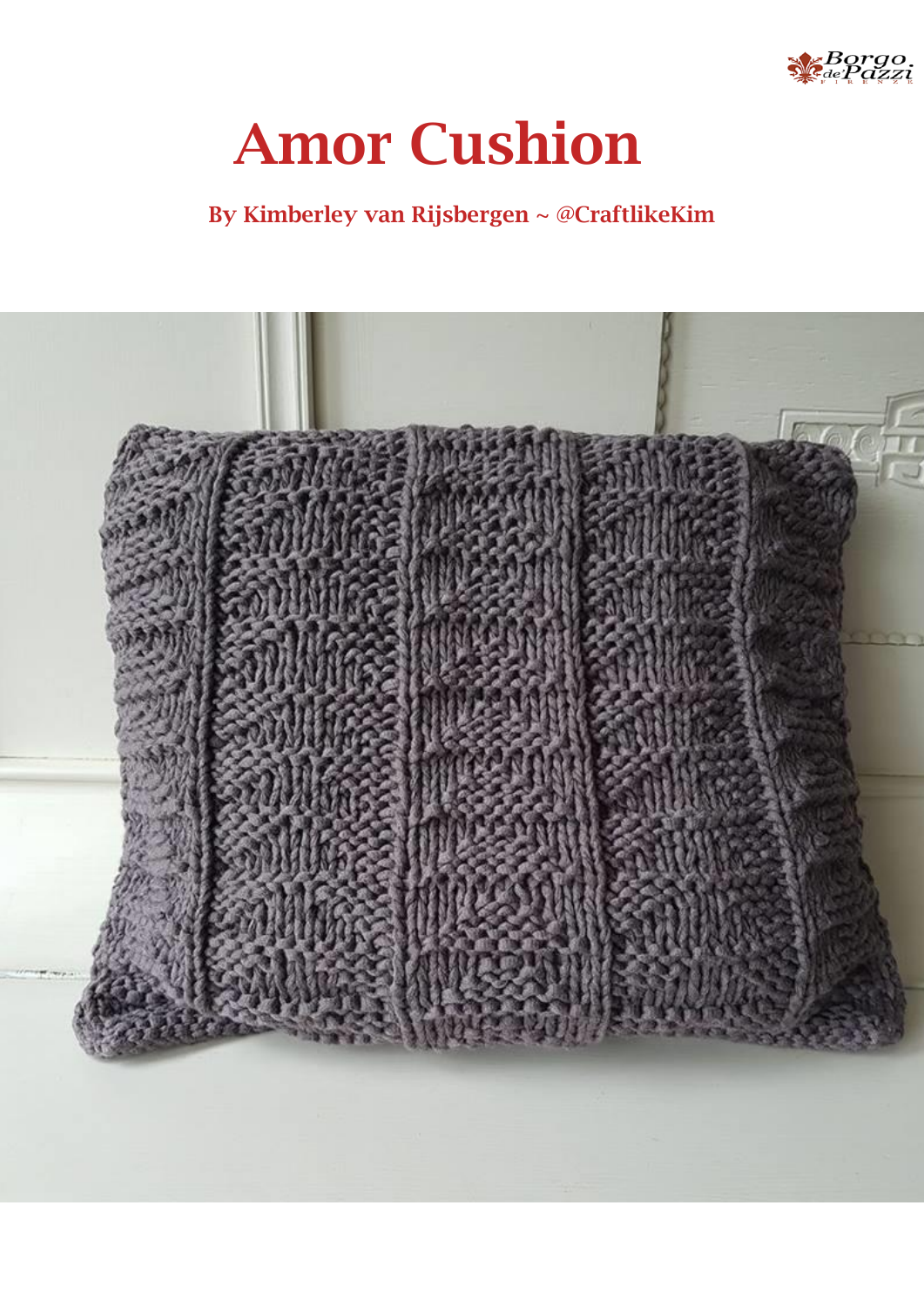

## **Material**

400 g Dalia number 88 640 m Knitting needles 7 mm Scissors Tape-measure Sewing needle Cushion 40x 40 cm



## **Dalia**

Tencel is new and very popular material under sustainable designers. It feels wonderfully soft and still is very strong. Besides that, it is also very durable. Tencel is a brandname of a natural synthetic fiber called lyocell. Originally, tencel is made from eycalyptus trees.

### **Method**

The Amor cushion is knitted on a size 7 mm with a double thread. There are 2 stitches that you use for knitting this cushion. Namely, purl and knit. This cushion exists of 2 identical pieces which are sewn together. I have decided to use the side with the most purls to create a more graphical design.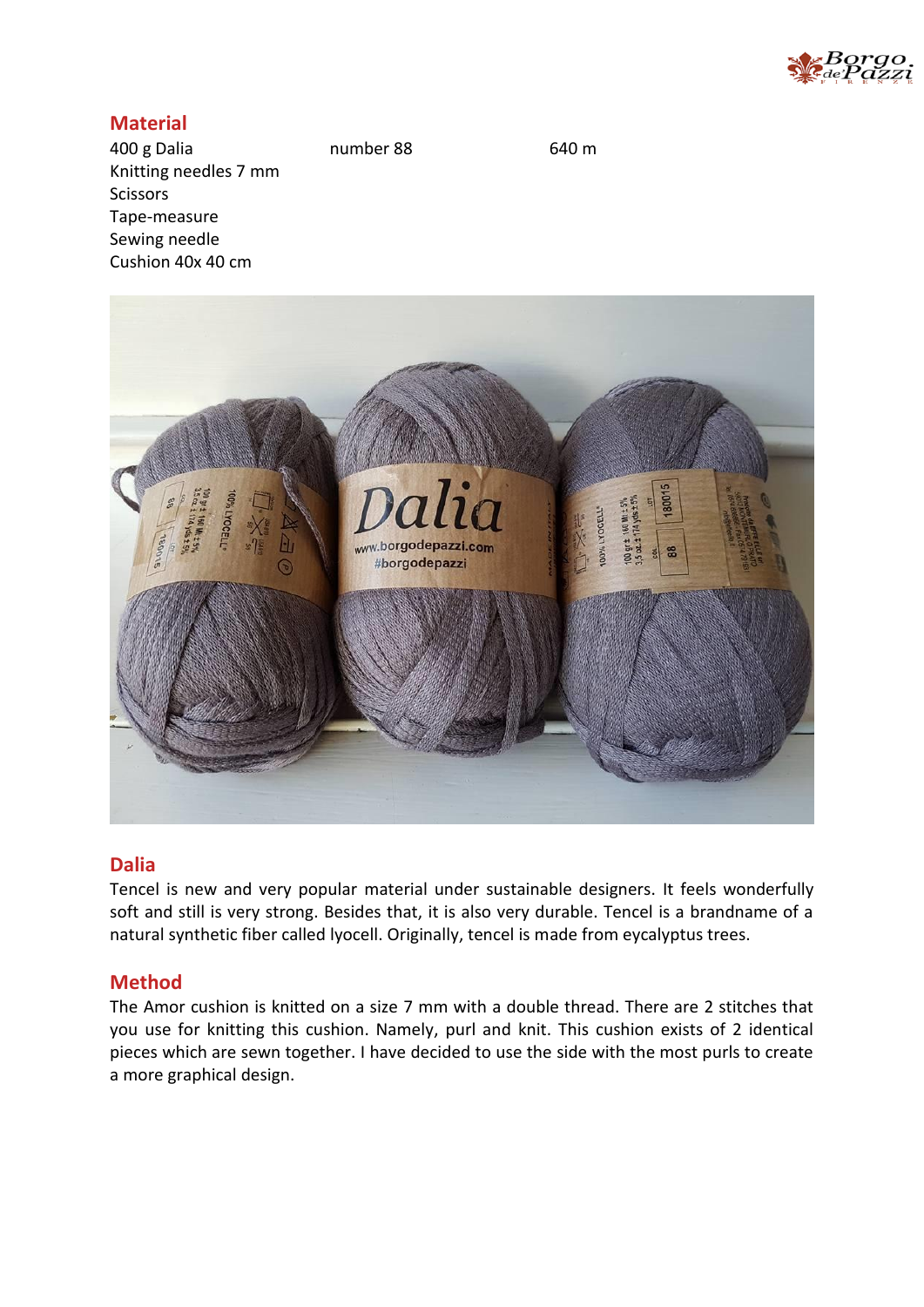

## **Used stitches**

Knit Purl

#### **Measurements**

Wide +/- 40 cm Lenght  $+/- 30$  cm

**Pattern** Cast on 50 stitches.

**Row 1 :** 10 purl, 10 knit, 10 purl, 10 knit, 10 purl

#### **Row 2:**

1 knit, 8 purl, 1 knit 1 purl, 8 knit, 1 purl 1 knit, 8 purl, 1 knit 1 purl, 8 knit, 1 purl 1 knit, 8 purl, 1 knit

#### **Row 3:**

2 purl, 6 knit, 2 purl 2 knit, 6 purl, 2 knit 2 purl, 6 knit, 2 purl 2 knit, 6 purl, 2 knit 2 purl, 6 knit, 2 purl

#### **Row 4:**

3 knit, 4 purl, 3 knit 3 purl, 4 knit, 3 purl 3 knit, 4 purl, 3 knit 3 purl, 4 knit, 3 purl 3 knit, 4 purl, 3 knit

#### **Row 5:**

4 purl, 2 knit, 4 purl 4 knit, 2 purl, 4 knit 4 purl, 2 knit, 4 purl 4 knit, 2 purl, 4 knit 4 purl, 2 knit, 4 purl

## **Row 6:**

10 knit, 10 purl, 10 knit, 10 purl, 10 knit. 1 block of triangles is finished.

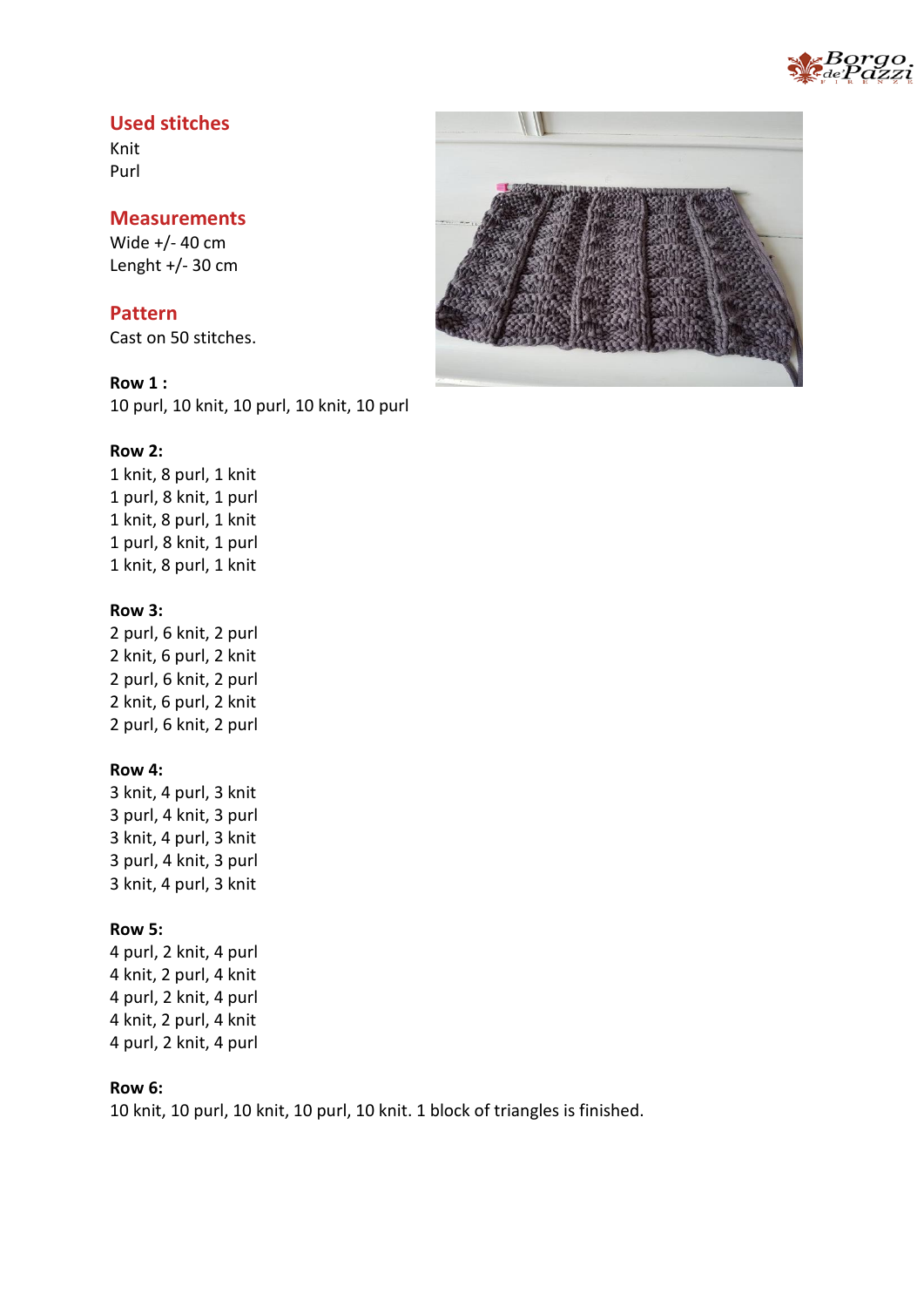

#### **Row 7:**

1 purl, 8 knit, 1 purl, 1 knit, 8 purl, 1 knit 1 purl, 8 knit, 1 purl 1 knit, 8 purl, 1 knit 1 purl, 8 knit, 1 purl

#### **Row 8 :**

2 knit, 6 purl, 2 knit 2 purl, 6 knit, 2 purl 2 knit, 6 purl, 2 knit 2 purl, 6 knit, 2 purl 2 knit, 6 purl, 2 knit

#### **Row 9:**

3 purl, 4 knit, 3 purl 3 knit, 4 purl, 3 knit 3 purl, 4 knit, 3 purl 3 knit, 4 purl, 3 knit 3 purl, 4 knit, 3 purl

#### **Row 10:**

4 knit, 2 purl, 4 knit 4 purl, 2 knit, 4 purl 4 knit, 2 purl, 4 knit 4 purl, 2 knit, 4 purl 4 knit, 2 purl, 4 knit

**Row 11:** 10 purl, 10 knit, 10 purl, 10 knit, 10 purl

Repeat from row 2 until you have 12 blocks of triangles. Cast of in row 6 or 11 depending on the height of the cushion.

Put the pieces on top of each other and sow around the cushion. Enjoy your new cushion!